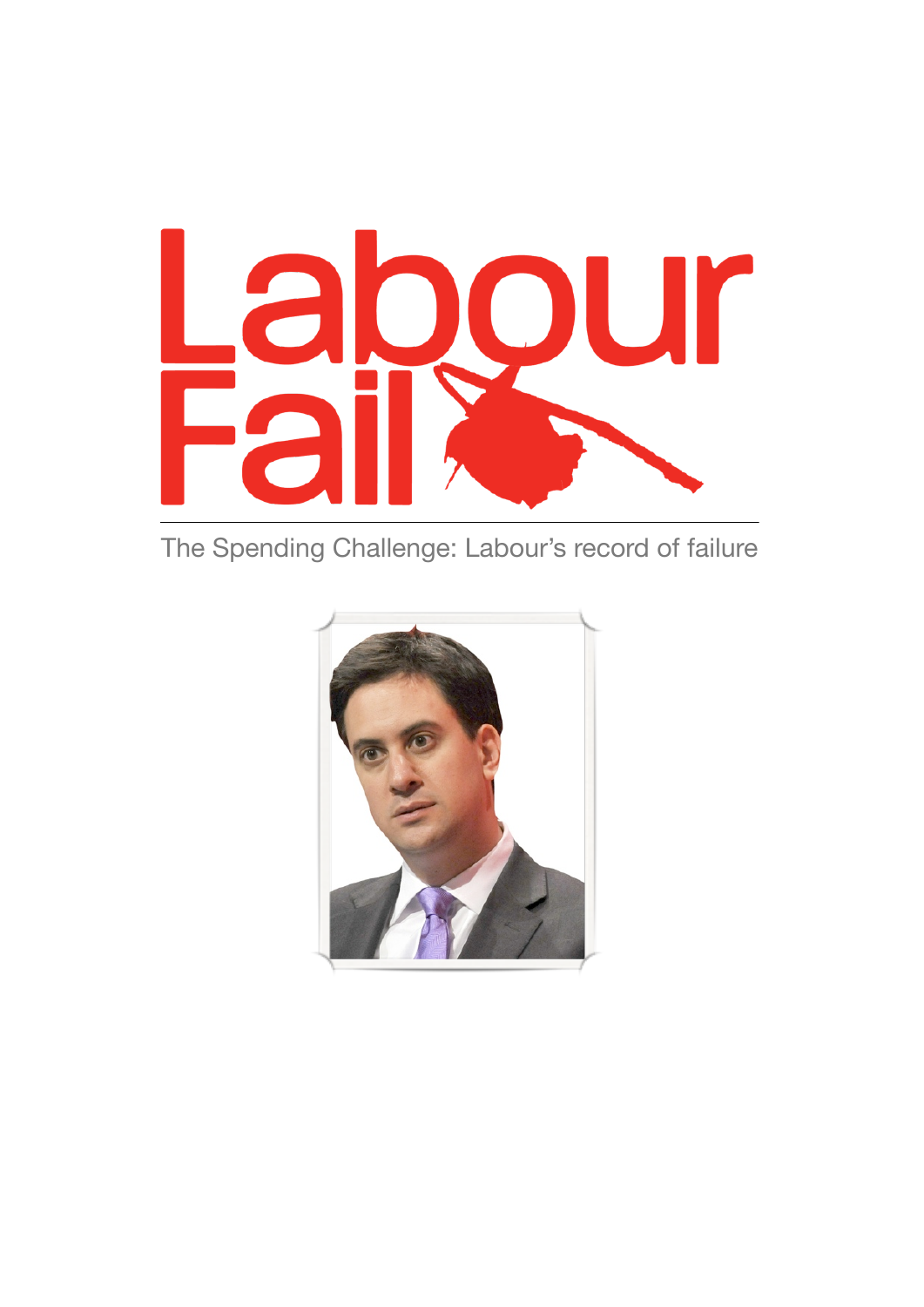## **" ff** We will manage your money properly.<br>Every pound that is spent, is spent wi *Every pound that is spent, is spent wisely.*

You'll spend money wisely? Really Ed??

Labour councils have been spending millions on cars, redesigning their own plush offices and even suggested a wine terrace. They have spent thousands on self-publicity, tutorial DVDs and in one council, Labour spent **£8,000** on a new silverware cabinet.

So what have Labour councillors really spent your money on?



Across the country, Labour have wasted millions of pounds while closing libraries, Sure Start centres and other essential services.

Labour locally, are as bad as Labour nationally.

Has Ed Forgotten? In Government his was the party which spent:

**£12bn** on a failed IT system for the NHS **£500m** on failed fire control centres

‣ DVDs telling you how to unblock a sink

- ‣ A £15,000 oil painting
- ▶ Repairs to a road only used by councillors
- ‣ More political staff
- ‣ A new silverware cabinet
- ‣ A concert in honour of a Labour mayor
- ‣ Luxury cars for council executives
- ‣ Legal fees to unmask a mystery blogger
- ‣ Major refurbishments to council offices

**£2.8m** on furniture and luxury sofas for Labour's plush Government offices.

Focus on Islington

Islington is one of Labour's flagship councils. The council is cutting services and laying off 140 staff in the year ahead. It has axed funding for 16 police community safety officers and thirteen staff in the community safety unit.

So in tough times, how have they spent your money in Islington?

- ‣ **£235,000** just spent on 'refreshing' the council website but the difference are minimal
- ‣ **£2,000** on producing a community safety DVD to show to councillors at the last full council meeting
- ‣ **£800,000** on creating new parking spaces, that will only raise £500,000
- ‣ **£50,000** wasted on a consultation about future housing which they decided not to finish
- ‣ **£25,000** spent on 're-branding' the council housing service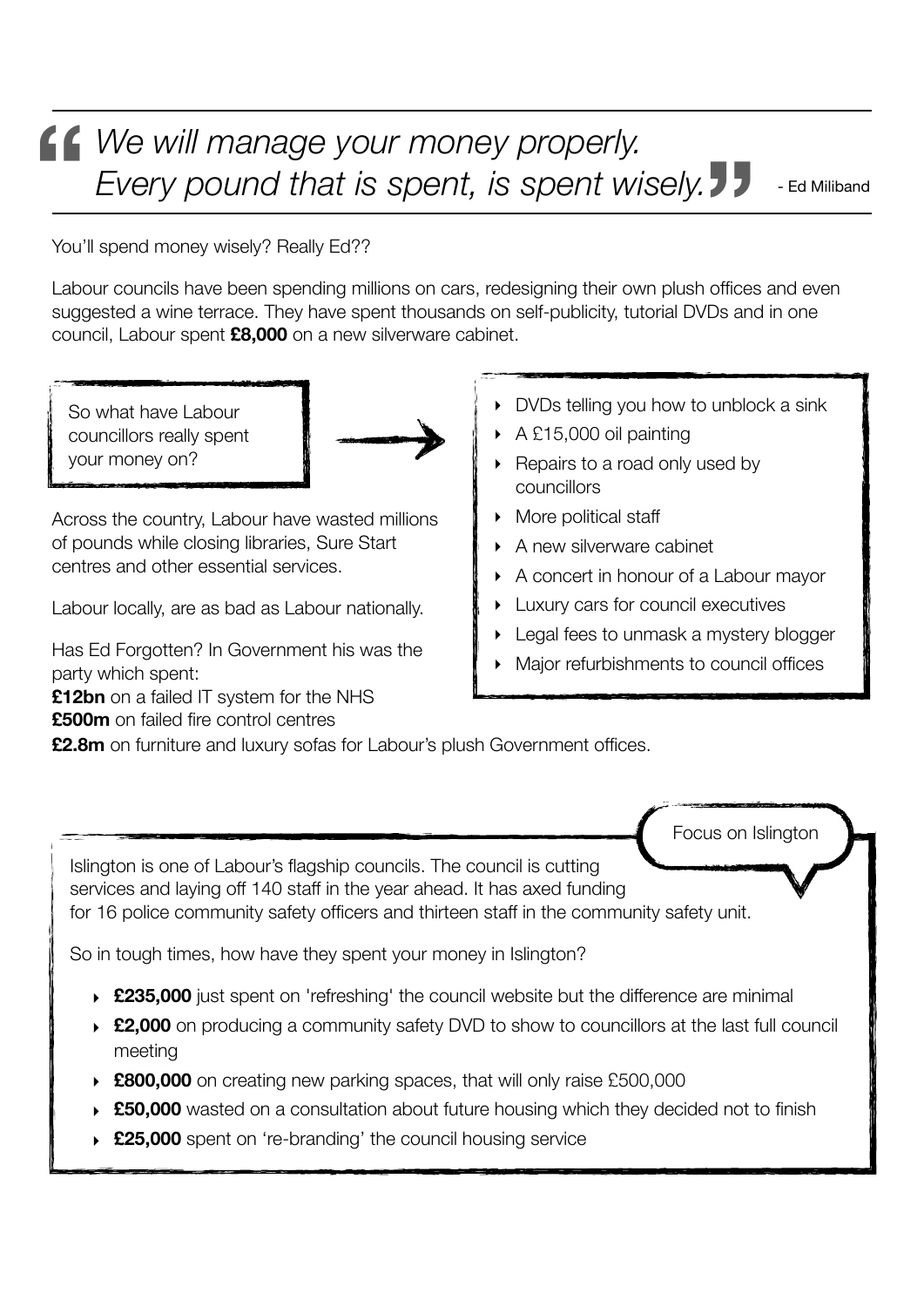**Remember:** As Gordon Brown's backroom boys Ed Miliband and Ed Balls were running the economy when Labour was failing to balance the books, failing to regulate the financial markets and failing to take on the banks.

[In Stoke-on-Trent, the Labour-run council is spending](http://bit.ly/JICYWj) **£10,000** making a DVD showing its tenants how [to unblock their sink, change light bulbs and bleed radiators.](http://bit.ly/JICYWj)

[The council has also been criticized for spending](http://bit.ly/If0cnh) **£330,000** of taxpayers' money in redundancy [payments to 25 staff - only to rehire them full-time. One worker who agreed a redundancy package](http://bit.ly/If0cnh)  [with Stoke-On-Trent City Council spent just 27 days away from the local authority before returning to a](http://bit.ly/If0cnh)  [new position.](http://bit.ly/If0cnh)

[Labour's efforts in Liverpool to reduce potholes saw most of the £1.1m Government's grant for filling in](http://bit.ly/Kh2KhR)  [potholes across the city spent on one road only.](http://bit.ly/Kh2KhR) **£800,000** was spent on resurfacing Regent Road. **F** 

[They also spent taxpayers' money on sending letters to a resident for a council tax bill for a penny. The](http://bit.ly/IgqKoj)  [cost of postage only was more than the debt payable](http://bit.ly/IgqKoj).  $\vec{C}$ 

[They are also providing luxury cars \(a BMW and an Alfa Romeo together worth about](http://bit.ly/JK59a5) **£90,000**) for two [senior employees of the council at taxpayers' expense.](http://bit.ly/JK59a5)

[Labour-run Waltham Forest Council prosecuted Linda Bracey for giving away spare cardboard boxes](http://bit.ly/IU4pu4)  [to a passer-by. The authority ran up legal bills of](http://bit.ly/IU4pu4) **£15,000** after accusing Mrs Bracey of 'illegally [disposing of business waste.' The Judge branded the case as a 'monumental waste of public time](http://bit.ly/IU4pu4)  [and money'.](http://bit.ly/IU4pu4)

Labour councillors at Hull City Council have failed to come up with a plan to deal with the financial shortfall facing the council in 2014 of **£24m**. This has doubled on their watch. Focus on Hull

How have they been spending residents' money?

- ‣ **£8,000** from an "emergency fund" to buy a display case for council silverware
- ‣ **£35,000** repairing a private road that is blocked off from the public by a barrier and can only be accessed by councillors and council officials
- ‣ Reversed the Liberal Democrat cabinet's decision to take a 5% pay cut
- ‣ **£60,000** for a concert in honour of the Labour councillor who's Lord Mayor this year.

[For more than two years, Labour-run South Tyneside Council has been trying to uncover the identity of](http://bit.ly/IzmkZs)  [an anonymous blogger known as Mr Monkey, who has mercilessly criticised and ridiculed Cllr Malcolm](http://bit.ly/IzmkZs)  [and his colleagues.](http://bit.ly/IzmkZs)

[South Tyneside claims the costs so far are less than £75,000 but according to reports the figure is](http://bit.ly/IzmkZs)  [much closer to £250,000.](http://bit.ly/IzmkZs) $\mathbb{Z}$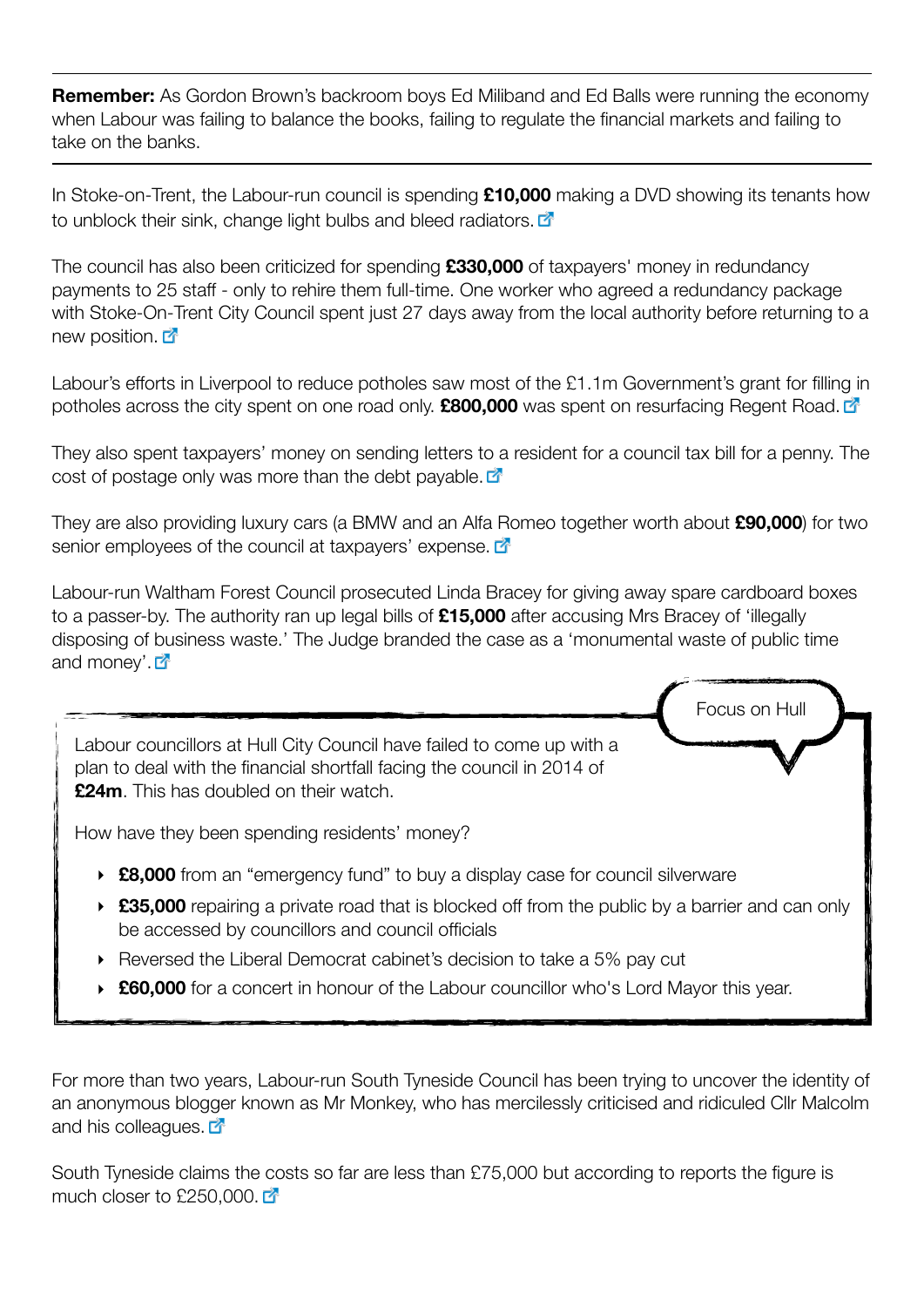The same council is looking at **£32m** [of budget cuts which has resulted in lollipop ladies and lunch](http://bit.ly/IzmkZs)  [vouchers for the elderly being axed.](http://bit.ly/IzmkZs)  $\mathbb{Z}^{\bullet}$ 

In Newcastle, Labour immediately added a political officer to the Leader/Cabinet office when they took over control, costing the tax payer **£30,000** a year.

The Labour-run council have set up "Let's Talk Newcastle" which involves meetings, literature and a website that costs **£45,000** alone. This is used for PR purposes only and there's no evidence that any of the ideas coming from it are featuring in Labour's policy or budget

Labour's council rejected the offer of **£5m** from Government for "myPlace", a city centre space for young people in what would have been a renovated former school, involving café, performance space, information services for young people from organisations like Barnardos.



[Brent's Labour Leader Ann John and her Labour Executive have been accused of giving away two](http://bit.ly/Kh0mrt)  buildings worth **£1.5 million** [in their drive to shut down libraries without doing anything to prevent their](http://bit.ly/Kh0mrt)  [loss.](http://bit.ly/Kh0mrt) **M** 

[The 2012/2013 budget reduces funds for disabled children's transport and projects designed to raise](http://bit.ly/IjVLZw)  [awareness of mental health issues in schools, and two nurseries face an uncertain future. At the same](http://bit.ly/IjVLZw)  [time, the Council is doubling funding for an expensive 'have your say' scheme which was not](http://bit.ly/IjVLZw)  [mentioned at any stage during the budget consultation process](http://bit.ly/IjVLZw).

[Glasgow's Labour-run council has plans to spend](http://bit.ly/JqW7fT) around **£15,000 on an oil painting** of the city's [current Lord Provost, Bob Winter](http://bit.ly/JqW7fT).

[In September Labour-run Southwark unveiled plans to spend](http://bit.ly/HLNIFs) **£120,000 creating an executive wine terrace** [at its Tooley Street headquarters](http://bit.ly/HLNIFs).

Labour in Durham spent more than **£5000 on a bus stop** [that hadn't been used in two years – 'The](http://bit.ly/HYVWr6)  [bus stop to nowhere'](http://bit.ly/HYVWr6).